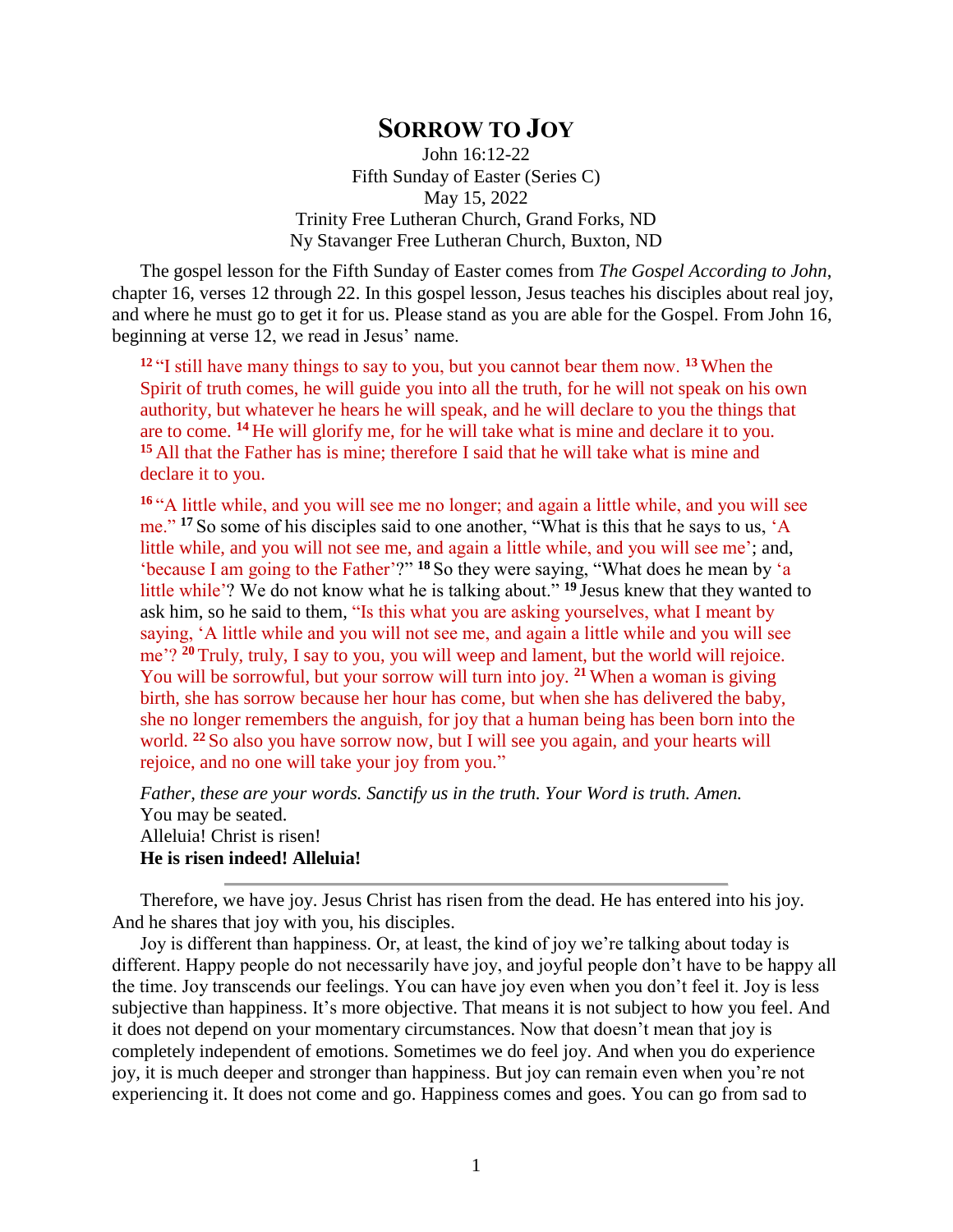happy when you hear a funny joke. But that joke can also make you spill your coffee and you go right back to sad again. Happiness is just a feeling.

But joy is grounded in something. You don't just have joy for no reason. When you have joy, you have joy in something. In this way, joy is connected to hope. You hope in something outside of yourself, and the success of that thing gives you joy. The Christian's joy is in Jesus Christ, particularly, that he died and rose again. And this is why our joy does not come and go. It is grounded in something that does not change. Jesus died, Jesus is risen, and Jesus is alive forever. His resurrection cannot be undone or taken away. Therefore, our joy cannot be taken from us. Even when our hearts are distracted by the momentary circumstances of this world, our joy is in Jesus, so it remains. And those momentary circumstances might even deserve our attention. When someone God has given us to love experiences illness, death, or some other pain, we have sorrow. And this is right. We should share in the grief of those we love. But our joy in Jesus still remains. And that joy can carry us through the sorrow and even give meaning to the sorrow.

The joy of Jesus never ends, even when we go through sorrow.

In this gospel lesson, Jesus promises this kind of joy to his disciples. He spoke these words on the evening before his crucifixion. One of his disciples had already left to betray him (13:30). Jesus' death was now imminent. So Jesus said to the eleven who remained, "A little while, and you will see me no longer; and again a little while and you will see me" (16:16).

This is a critical statement in this text. Whenever something is repeated, that's a clue to us that it's important. And this gets repeated two more times as the disciples try to figure out what in the world Jesus is talking about. They connected this statement with another thing Jesus had said to them that night: that he is going to the Father (14:12). So Jesus is going away, and he is going to the Father, but it won't be long. So what is Jesus talking about? The disciples were confused. I suppose they were confused because, how is he going to go to the Father? And, if it's only going to be a little while, why would they be so sad that they weep and lament? They are confused.

And we might still be confused about it. There are two events that come to mind that Jesus might be speaking of. Is he talking about his death and resurrection? Is that the "Little while" he is talking about? Or is he talking about his ascension forty days later and his return on the Last Day? Since we're getting further along in the Easter season and closer to Ascension Day, we might think Jesus is talking about that. Maybe that's why this text is appointed for today.

People have wondered about this, and even spilt ink over it, but the answer is really quite simple. Jesus is talking about his death and resurrection. And this is obvious for two basic reasons.

First, Jesus spoke these words on the evening before his crucifixion. The timing is important. For a few days the disciples would not see Jesus. They would weep and lament, because he was dead, and they thought he was gone for good. But in just a few days Jesus would rise from the dead, and they would see him again. After this they had a joy that no one could ever take away.

Second, this doesn't really fit Jesus' ascension, because, even though they did not see Jesus any longer with their eyes, they did not weep and lament when Jesus ascended into heaven. In fact, "They worshipped him and returned to Jerusalem with great joy" (Luke 24:52). They were not sad when Jesus ascended into heaven. The exact opposite was true. They were quite joyful.

Sometimes we get thrown off by Jesus' statement that he is going to the Father. This is the part that makes it seem like he's talking about his ascension. But Jesus also went to the Father after his crucifixion. The letter to the Hebrews talks about this. He appeared before the Father to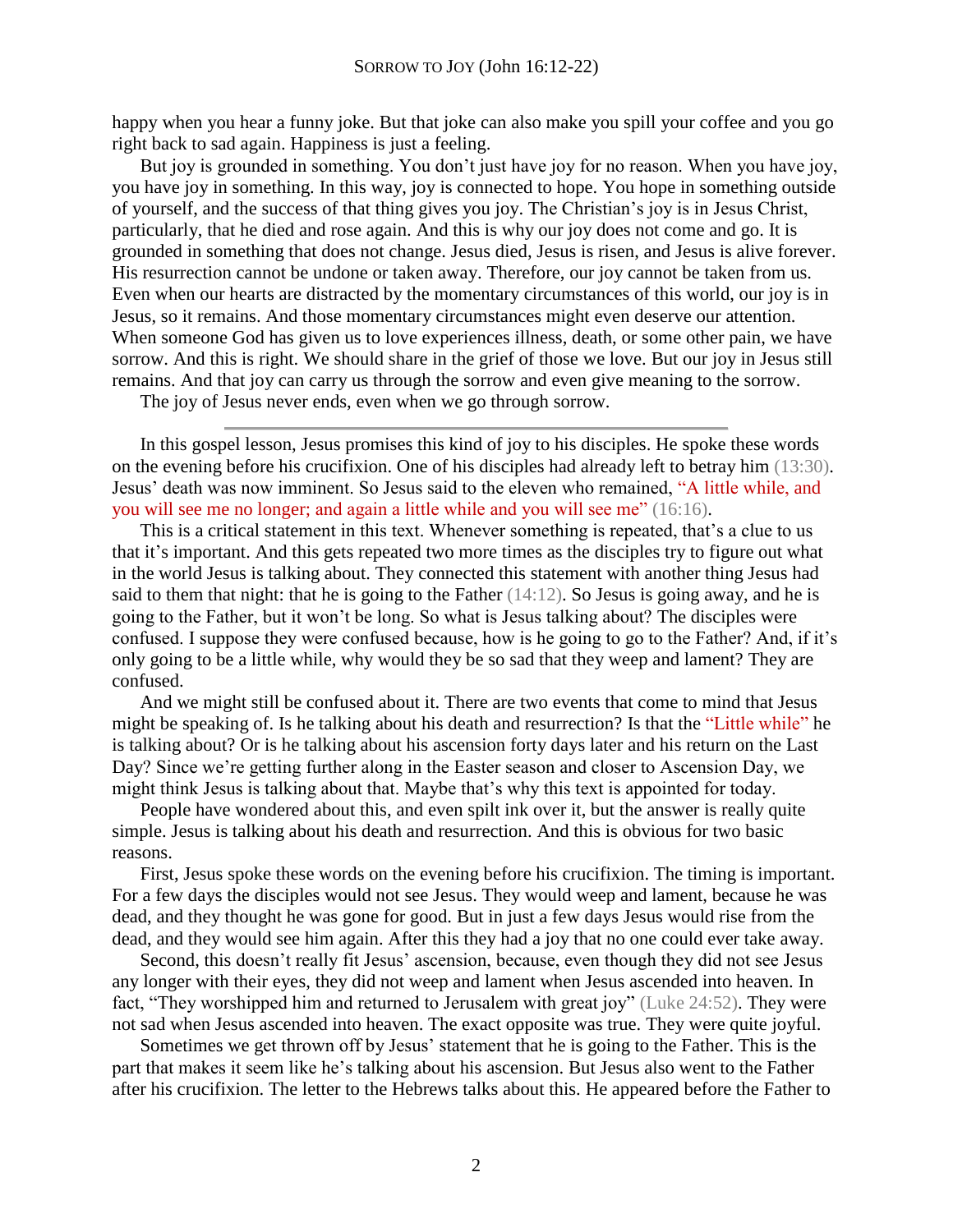offer his blood as the once for all sacrifice for sin (Heb. 9:12). We don't think about this event as much. When we think about the time between Jesus' death and his resurrection, we usually just think about his descent into hell. I suppose that's because we confess it in the creed, so we're more familiar with that event. But neither the creed, nor Scripture, tell us how long Jesus spent in hell. It didn't have to be the entire time. And, in fact, it could not have been the entire time, because Jesus also went to the Father to present his blood as the once for all sacrifice for sin. Then, having secured our redemption, he returns to his disciples. He appears to them on the evening of his resurrection and bestows the Holy Spirit upon them (John 20:22). That's the return that gives them joy.

So Jesus is talking about going away to the Father, by way of the cross, to secure our eternal redemption. This is how he prepares a place in his Father's house for us (14:2). And this is how he now sends the Holy Spirit to us. In order for us to receive the Holy Spirit without being destroyed by God's holiness, we must first be cleansed from our sins. Every benefit we have as Christians is a direct result of Jesus' sacrifice for us.

So the disciples did not understand at the time, but in just a few days they would. If Jesus is only going to be gone for a little while, why would they weep and lament? You don't weep and lament when someone goes away for just a little while. It's like when your mom says she's going to the grocery store. You don't weep and lament. You just say, "Buy ice cream." And you don't worry, because she will be back soon. So why would the disciples weep and lament when Jesus goes away? It's because his brief departure looks a lot more permanent. He departs through the cross. He actually dies. This, for all the world, looks permanent.

The world thinks they have killed off the Christ, so the world rejoices. The disciples think they have lost their God and Christ, so they weep and lament. But on the third day their sorrow is turned to joy. Jesus rises from the dead with forgiveness and life for all who believe in him. Never will he die again.

Jesus compares this to a mother giving birth. And this is a really brilliant analogy. "When a woman is giving birth, she has sorrow, because her hour has come, but when she has delivered the baby, she no longer remembers the anguish, for joy that a human being has been born into the world" (16:21). When the anguish is over, and the child is born, there is incredible joy. But notice this: the mother isn't happy just because the pain is over. I'm sure she's happy that the pain has subsided, but there is much more to rejoice over. She is filled with joy because a child is born! It's not just that the pain subsided. Who cares about the pain anymore? She rejoices because the pain has resulted in something marvelous. Her suffering gives way to life. It's not just life as usual anymore. It is much better.

Jesus compares this to what the disciples will go through with his death and resurrection. For a few days their God and Christ is dead. This is the worst. They have deep sorrow, and it seems that nothing can make it better. But then Jesus appears, and they are filled with joy. And their joy is about much more than the mere fact that he's not dead anymore. The greatest joy is in what his death accomplished. They rejoice, and we rejoice, because the greatest pain has resulted in the greatest good. Just like that newborn baby, they rejoice because something new, something better, is here. It's not just about Jesus not being dead anymore. It's about what his death accomplished. It's not just life as usual anymore. It is much better. His death has made atonement for our sins. It has granted new life, eternal life.

And, because Jesus' blood cleanses us from all sins, he now sends his Holy Spirit upon us. The Holy Spirit is our teacher. He takes what is Christ's and declares it to us. For the apostles, this meant bringing to their remembrance what Jesus had taught them and inspiring them to write